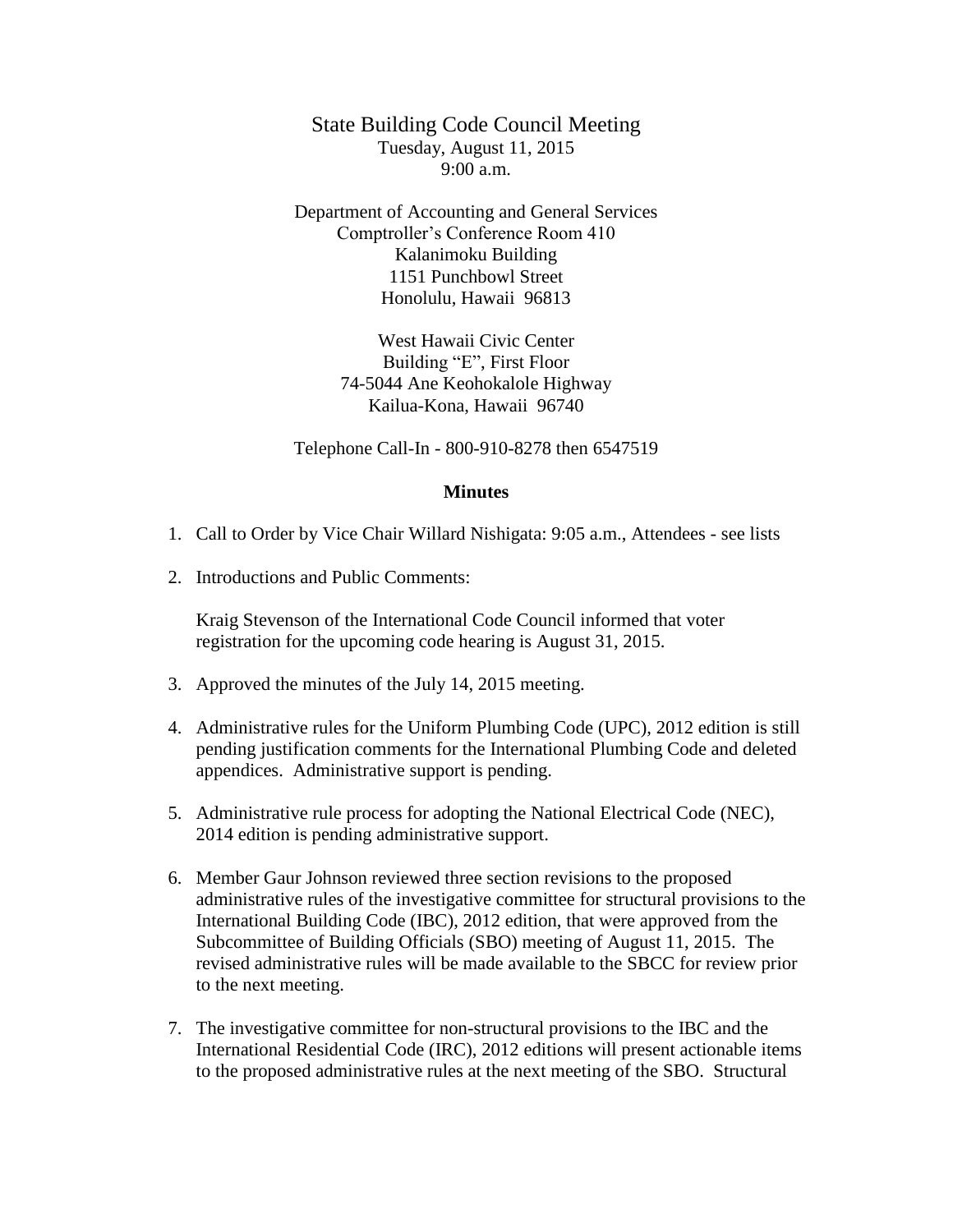and non-structural provisions will eventually need to be incorporated into one document.

- 8. The adoption process of the proposed administrative rules to the International Energy Conservation Code (IECC), 2015 edition is in progress. Discussion to provide administrative support for the adoption of the proposed administrative rules for the UPC 2012 edition and the NEC 2014 Edition is being planned between the Department of the Attorney General and the Hawaii State Energy Office.
- 9. Discussion of Future Administration Support Gary Chock provided an update to the FEMA grant for the adoption of the proposed administrative rules for IBC 2012 Edition. Structural provisions to the IBC is the nexus to the grant, which supports hazard mitigation projects. If approved grant funding would be administered by the DAGS.

It was agreed that Lloyd Rogers would request a follow-up meeting with either the DAGS Comptroller, the Governor, or his staff to discuss the future administrative support of the SBCC.

- 10. Updates from the investigative committees:
	- a. Investigative committee for structural provisions for the 2012 IBC and IRC, Gaur Johnson – See item 7 above.
	- b. Investigative committee for the 2012 IBC & IRC, James Rheinhardt- See item 8 above.
	- c. Investigative committee on communication and training, Howard Wiig. Training in each county on the IECC 2015 edition is being planned for November 2-9, 2015. Training on the NFPA 1 Fire Code 2012 edition and the adopted administrative rules will be held in each county during the week of February 22, 2016.
	- d. Investigative committee for a mechanical code, Richard Beall No information to report.
	- e. Investigative committee for Green Code, Sherman Wong No information to report.
	- f. Investigative committee for SBCC membership with the International Code Council, John Cheung –No report
	- g. Investigative committee for the 2015 State Fire Code. Investigative committee will be meeting on September 1-2, 2015 in Honolulu.
- 11. Update on county and state adoption of building codes

Maui County adopted as an ordinance the NFPA 1 Fire Code 2012 Edition with state administrative rules effective July 1, 2015.

12. Discussion of possible agenda item(s) for next Council meeting